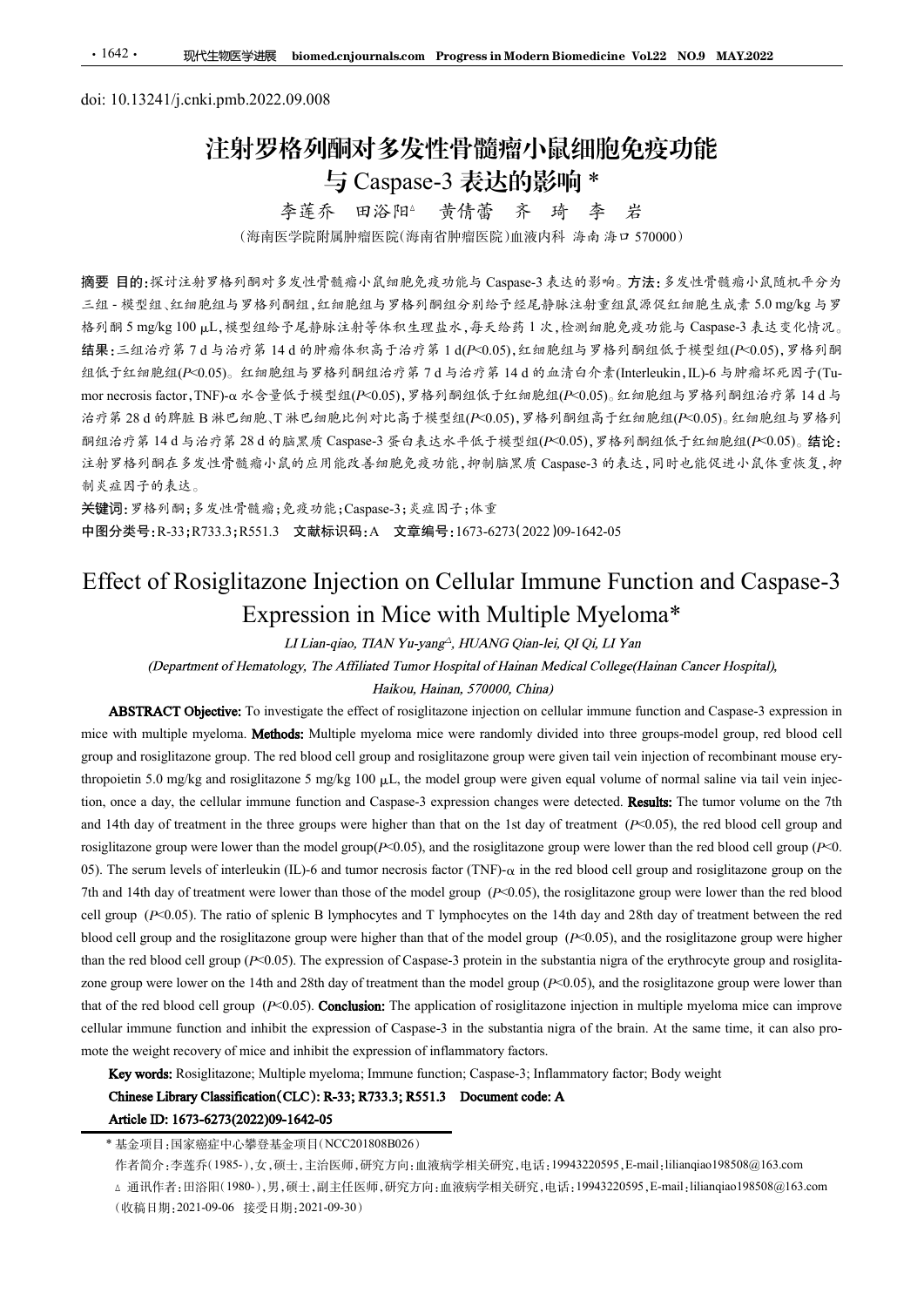# 前言

现代生物医学进展 biomed.cnjournals.com Progress in Modern Biomedicine Vol.22 NO.9 MAY.2022<br>
<br>
<br>
<br>
<br>
<br>
<br>
<br>
多发性骨髓瘤(multiple myeloma,MM)为临床上相对少见 个/mL,每只小鼠接种 100 μL 于左后肢背部皮<br>
<br>
<br>
生肿瘤,不过当前其发病人数逐年增多<sup>u</sup>。多发性骨髓瘤是 瘤观察,肿瘤体积≥200 mm'表明造模成功。本<br><br> 的恶性肿瘤,不过当前其发病人数逐年增多[1]。多发性骨髓瘤是 一种来源于 B 细胞起源的浆细胞恶性肿瘤,很多患者在临床上 可表现为骨质破坏、贫血、高钙血症、免疫力下降与肾功能损害 等特征[23]。多数多发性骨髓瘤患者的中位生存期在 3 年左右, 传统化疗措施也只能让 1/4 左右的患者获得超过 5 年的生存 时间,为此在临床上需要探寻更加有效的治疗药物[45]。有研究 显示来那度胺、硼替佐米等靶向药物的应用能提高多发性骨髓 组鼠源促红细胞生成素 5.0 mg/kg 与罗格列酮 5 mg/kg 100 瘤患者的生存率,但是患者最终还是会复发,为此可认为是无 法治愈的恶性肿瘤[6,7]。过氧化物酶体增殖物激活受体(peroxi- some proliferators-activated receptors,PPARs)是核受体超家族 成员,可参与调控机体的炎症反应、糖脂代谢、脂肪细胞分化等 小鼠成瘤观察,测定肿瘤体积。(2)所有小鼠在治疗第7d与治 过程<sup>[8]</sup>。罗格列酮为人工合成的过氧化物酶体增殖物激活受体 疗第 14 d 抽取腹腔血 0.2 mL,分离血清后,采用酶联免疫法检 激动剂,可阻止神经元变性,对神经元有保护作用,也可通过抑 制胰岛细胞凋亡而发挥降血糖作[<sup>00,11</sup>]。有研究显示罗格列酮具 necrosis factor, TNF)-α 水平。(3)在治疗第 14 d 与治疗第 28 d 有降低 Th2 型细胞因子、影响树突状细胞迁移 \ 抑制气道嗜酸 粒细胞浸润等功能,从而发挥免疫调节作用[12,13]。本文具体探讨 了注射罗格列酮对多发性骨髓瘤小鼠细胞免疫功能与含半胱  $\label{th:20} \begin{split} \delta \mathcal{R}^{\mathbb{R}}\oplus \mathcal{R}^{\mathbb{R}}\oplus \mathcal{R}^{\mathbb{R}}\oplus \mathcal{R}^{\mathbb{R}}\oplus \mathcal{R}^{\mathbb{R}}\oplus \mathcal{R}^{\mathbb{R}}\oplus \mathcal{R}^{\mathbb{R}}\oplus \mathcal{R}^{\mathbb{R}}\oplus \mathcal{R}^{\mathbb{R}}\oplus \mathcal{R}^{\mathbb{R}}\oplus \mathcal{R}^{\mathbb{R}}\oplus \mathcal{R}^{\mathbb{R}}\oplus \mathcal{R}^{\mathbb{$ teinase, Caspase)-3 表达的影响,以明确罗格列酮的应用效果与 低温匀浆, 加入蛋白裂解液 4 ℃震荡 30 min 后, 12 000 r/min, 机制。现报道如下。 公司(n=48,4-6 周龄,体重 25~30 g),饲养于 SPF 级无菌层流

# 1 材料与方法

## 1.1 主要研究材料

#### 1.2 多发性骨髓瘤小鼠模型的建立

调整人源多发性骨髓瘤细胞系 RPMI8226 密度为 2× 108 个/mL,每只小鼠接种 100 µL 于左后肢背部皮下,然后进行肿 ern Biomedicine Vol22 NO.9 MAY.2022 · 1643 ·<br>1.2 多发性骨髓瘤小鼠模型的建立<br>调整人源多发性骨髓瘤细胞系 RPMI8226 密度为 2× 10<sup>8</sup><br>个 /mL,每只小鼠接种 100 μL 于左后肢背部皮下,然后进行肿<br>瘤观察,肿瘤体积≧200 mm<sup>3</sup>表明造模成功。本次研究中共有<br>42 只建模成功, 3 只小鼠在建模中死亡, 3 只小鼠没有成功<br>成瘤。<br>1.3 **小鼠分组与治疗**<br>将 瘤观察,肿瘤体积≧200 mm<sup>3</sup> 表明造模成功。本次研究中共有 42 只建模成功,3 只小鼠在建模中死亡,3 只小鼠没有成功 成瘤。 rn Biomedicine Vol.22 NO.9 MAY.2022 - 1643 - 1643 - 17<br>1.2 多发性骨髓瘤小鼠模型的建立<br>湖整人源多发性骨髓瘤细胞系 RPMI8226 密度为 2× 10<sup>8</sup><br>个 /mL,每只小鼠接种 100 μL 于左后肢背部皮下,然后进行肿<br>瘤观察,肿瘤体积 = 200 mm<sup>,</sup>表明造模成功。本次研究中共有<br>42 只建模成功,3 只小鼠在建模中死亡,3 只小鼠没有成功<br>成瘤。<br>1.3 小

# 1.3 小鼠分组与治疗

将建模成功的小鼠随机平分为三组 - 模型组、红细胞组与 罗格列酮组,红细胞组与罗格列酮组分别给予经尾静脉注射重 滋L,模型组给予尾静脉注射等体积生理盐水,每天给药 1 次。

## 1.4 观察指标

SPF 级别雌性 BALB/c-nu 纯合子小鼠购自北京维通利华 盒购自美国 Peninsula Laboratories 公司,抗 Caspase-3 抗体购 3iomedicine Vol.22 NO.9 MAY.2022<br>
多发性骨髓瘤小鼠模型的建立<br>
調整人源多能性骨髓瘤細胞系 RPMI8226 密度为 2x 10<sup>8</sup><br>
調整人源多发性骨髓瘤細胞系 RPMI8226 密度为 2x 10<sup>8</sup><br>
mL、每只小鼠接种 100 μL 于左后肢背部皮下,然后进行肿<br>
mL、每只小鼠接种 100 μL 于左后肢背部皮下,然后进行肿<br>
<br><br><br><br><br><br><br><br><br>模式 机构模式 - <br><br><br><br><br><br><br><br><br><br><br><br> **zm Biomedicine Vo122 NO.9 MAY.2022 11:43 · 1643 · 1643 · 1643 · 17<br>1.2 多发性骨髓瘤小鼠模型的建立<br>
个 /mL,每只小鼠接种 100 μL 于左后肢背部皮下,然后进行肿<br>
个 /mL,每只小鼠接种 100 μL 于左后肢背部皮下,然后进行肿<br>瘤观察,肿瘤体积≧200 mm<sup>,</sup>表明造模成功。本次研究中共有<br>
<b>42 只建模成功,3 只小鼠在建模中死亡, zm Biomedicine Vo122 NO.9 MAY.2022 19.** 1643 ·<br>1.2 多发性骨髓瘤小鼠模型的建立<br>
个 mL,每只小鼠接种 100 μL 于左后肢背部皮下,然后进行肿<br>
作 mL,每只小鼠接种 100 μL 于左后肢背部皮下,然后进行肿<br>瘤观察,肿瘤体积≥200 mm<sup>,</sup>表明造模成功。本次研究中共有<br><br>2.只建模成功,3 只小鼠在建模中死亡,3 只小鼠没有成功<br>
成瘤。<br>
水鼠分组与治疗<br>
将動態化 测血清白介素 (Interleukin,IL)-6 与肿瘤坏死因子(Tumor **rm Biomedicine Vol.22 NO.9 MAY.2022 1643 - 1643 - 17<br>
1.2 多发性骨髓瘤小鼠模型的建立<br>
调整人源多发性骨髓瘤细胞系 RPMI8226 密度为 2× 10<sup>8</sup><br>
海人、源多发性骨髓瘤细胞系 RPMI8226 密度为 2× 10<sup>8</sup><br>
海人、卵体限定200 mm<sup>,</sup> 表明造模成功。本次研究中共有<br>
缩聚, 肿瘤体积三200 mm<sup>,</sup> 表明造模成功。本次研究中共有<br>
42 只** 每组各处死 7 只小鼠,于无菌下取出脾脏,研磨后进行胰酶小 鼠并进行过滤,加入红细胞裂解液,分离后鼠 B 淋巴细胞、T 淋 巴细胞后进行常规培养,采用 MTT 法检测 B 淋巴细胞、T 淋巴 细胞的增殖水平。(4)取处死的小鼠,分离小鼠中脑黑质部分, 瘤观察,肿瘤体积2200 mm,表明造模成功。本次研究中共有<br>22 只建模成功:5 只小鼠在建模中死亡,3 只小鼠没有成功<br>成瘤。<br>6 成分组与治疗<br>前列腺组与罗格列酮组分别给予经尾静脉注射重<br>2 感染模型结合不同能进行分裂,4 min, 4 %型格列酮5 mg/kg 100<br>半相对照相组由生成素 5.0 mg/kg 与罗格列酮5 mg/kg 100<br>4 根型模似功的小鼠随机平分为三组,模型相对。14 进行<br>4 取象指标本最在治疗第1 每孔蛋白上样量约为 30 μg,电泳后进行转膜,加入封闭液室温 下封闭 1 h,取相应条带分别加入兔抗鼠 Caspase-3 多克隆抗体 (1:500)和大鼠抗茁-actin 单克隆抗体(1:2000),4 ℃过夜,室温 罗格列酮组、红细胞组与罗格列酯组分别给予经尾静脉注射重<br>组鼠源促红细胞生成素 5.0 mg/kg 与罗格列酮 5 mg/kg 100<br>14.模型组特予尾静脉注射等体积生理盐水,每天给药 1 次。<br>1.4 观察指标 - 小院在治疗第 1 d、治疗第 7 d 与治疗第 1 d d 进行<br>1.4 观察指标 - 航在治疗第 1 d、治疗第 7 d 与治疗第 1 d 进行<br>1.4 观察测定肿瘤体积。(2)所有小鼠在治疗第 7 d 与治疗<br>疗第 光,扫描蛋白印迹条带,作定量分析。 观察指标<br>(1)所有小鼠在治疗第14、治疗第74与治疗第144进行<br>成瘤观察、测定肿瘤体积。(2)所有小鼠在治疗第74与治<br>最前观察、测定肿瘤体积。(2)所有小鼠在治疗第74与液体检<br>144抽取腹腔血 0.2 mL分离血清,采用酶联免疫法检<br>issi factor, TNF)-α水平。(3)在治疗第144 与解联因因子(Tumor<br>issi factor, TNF)-α水平。(3)在治疗第144 与治疗第2<br>各处死7 只小鼠,于无菌下 各处死7 只小鼠,于无菌下取出脾脏,研磨后进行胰酶小<br>进行过滤,加入红细胞裂解液,分离后鼠B 淋巴细胞,T 淋巴,<br>胞后进行常规培养,采用 MTT 法检测 B 淋巴细胞,T 淋巴细胞,T 淋巴细胞, T 神巴细胞, T 计<br>电气计常规培养,采用 MTT 法检测 B 淋巴细胞, T 淋巴<br>均增殖水平。(4)取处死的小鼠, 分离小鼠中脑黑质部分,<br>5分 15 min, 取上清液。95 ℃变性 10 min, 进行蛋白电泳,<br>蛋白上样量约为

## 1.5 统计方法

## 2 结果

#### 2.1 肿瘤体积变化对比

| 4℃离心 15 min, 取上清液。95 ℃变性 10 min, 进行蛋白电泳,<br>机制。现报道如下。<br>每孔蛋白上样量约为 30 μg,电泳后进行转膜,加入封闭液室温<br>1 材料与方法<br>下封闭 1 h, 取相应条带分别加入兔抗鼠 Caspase-3 多克隆抗体<br>(1:500)和大鼠抗β-actin 单克隆抗体(1:2000),4 ℃过夜,室温<br>1.1 主要研究材料<br>孵育1h后, 清洗后加入二抗室温孵育1h, 然后进行显色曝<br>SPF 级别雌性 BALB/c-nu 纯合子小鼠购自北京维通利华<br>光,扫描蛋白印迹条带,作定量分析。<br>公司(n=48,4-6 周龄,体重 25~30 g), 饲养于 SPF 级无菌层流<br>动物饲养系统。小鼠均自由饮水与饮食,在室温 25± 2 ℃单笼<br>1.5 统计方法<br>本研究统计软件为 SPSS 23.00, 计量资料以均数± 标准差<br>喂养,饲料及饮用水均经过无菌处理,垫料及饲养笼高温消毒,<br>表示(对比为t 检验与方差分析), 以 P<0.05 为差异有统计学意<br>研究得到了医院动物伦理委员会的批准(批准号为<br>义,检验水准为α=0.05。<br>38838481)。<br>淋巴细胞分离液购自美国 Gbico 公司,酶联免疫检测试剂 |
|------------------------------------------------------------------------------------------------------------------------------------------------------------------------------------------------------------------------------------------------------------------------------------------------------------------------------------------------------------------------------------------------------------------------------------------------------------------------------------------------------------------------------------------------------------------------------------------------------|
|                                                                                                                                                                                                                                                                                                                                                                                                                                                                                                                                                                                                      |
|                                                                                                                                                                                                                                                                                                                                                                                                                                                                                                                                                                                                      |
|                                                                                                                                                                                                                                                                                                                                                                                                                                                                                                                                                                                                      |
|                                                                                                                                                                                                                                                                                                                                                                                                                                                                                                                                                                                                      |
|                                                                                                                                                                                                                                                                                                                                                                                                                                                                                                                                                                                                      |
|                                                                                                                                                                                                                                                                                                                                                                                                                                                                                                                                                                                                      |
|                                                                                                                                                                                                                                                                                                                                                                                                                                                                                                                                                                                                      |
|                                                                                                                                                                                                                                                                                                                                                                                                                                                                                                                                                                                                      |
|                                                                                                                                                                                                                                                                                                                                                                                                                                                                                                                                                                                                      |
| 2 结果                                                                                                                                                                                                                                                                                                                                                                                                                                                                                                                                                                                                 |
| 盒购自美国 Peninsula Laboratories 公司, 抗 Caspase-3 抗体购                                                                                                                                                                                                                                                                                                                                                                                                                                                                                                                                                     |
| 自美国 Abcam 公司, 流式细胞仪购自美国 BD 公司, 罗格列酮<br>2.1 肿瘤体积变化对比                                                                                                                                                                                                                                                                                                                                                                                                                                                                                                                                                  |
| 购自葛兰素史克公司(批号 82311142), 预染蛋白 Marker 购自<br>三组治疗第7d与治疗第14d的肿瘤体积高于治疗第1d<br>福州迈新公司,人源多发性骨髓瘤细胞系 RPMI8226 保存于本                                                                                                                                                                                                                                                                                                                                                                                                                                                                                             |
| (P<0.05), 红细胞组与罗格列酮组低于模型组(P<0.05), 罗格列<br>酮组低于红细胞组(P<0.05)。见表 1。<br>实验室。                                                                                                                                                                                                                                                                                                                                                                                                                                                                                                                             |
|                                                                                                                                                                                                                                                                                                                                                                                                                                                                                                                                                                                                      |
| 表 1 三组治疗不同时间点的肿瘤体积变化对比(mm <sup>3</sup> )                                                                                                                                                                                                                                                                                                                                                                                                                                                                                                                                                             |
| Table 1 Comparison of tumor volume changes in three groups(mm <sup>3</sup> )                                                                                                                                                                                                                                                                                                                                                                                                                                                                                                                         |
| $\mathbf{F}$<br>1 d after treatment<br>7 d after treatment 14 d after treatment<br>$\overline{P}$<br>Groups<br>$\mathbf n$                                                                                                                                                                                                                                                                                                                                                                                                                                                                           |
| Rogsiglitazone group<br>234.82± 21.85**<br>313.44± 41.49**<br>376.98± 56.10**<br>14<br>11.773<br>0.000                                                                                                                                                                                                                                                                                                                                                                                                                                                                                               |
| Erythrocyte group<br>235.09± 30.18*<br>376.27± 50.29*<br>467.98± 45.17*<br>21.014<br>0.000<br>14                                                                                                                                                                                                                                                                                                                                                                                                                                                                                                     |
| 36.092<br>0.000<br>Model group<br>14<br>235.01± 28.47<br>$463.98 \pm 35.10$<br>$666.28 \pm 56.16$                                                                                                                                                                                                                                                                                                                                                                                                                                                                                                    |
| $\mathbf{F}$<br>0.424<br>15.025<br>23.015                                                                                                                                                                                                                                                                                                                                                                                                                                                                                                                                                            |
| $\boldsymbol{P}$<br>0.695<br>0.000<br>0.000                                                                                                                                                                                                                                                                                                                                                                                                                                                                                                                                                          |

# 2.2 血清炎症因子表达变化对比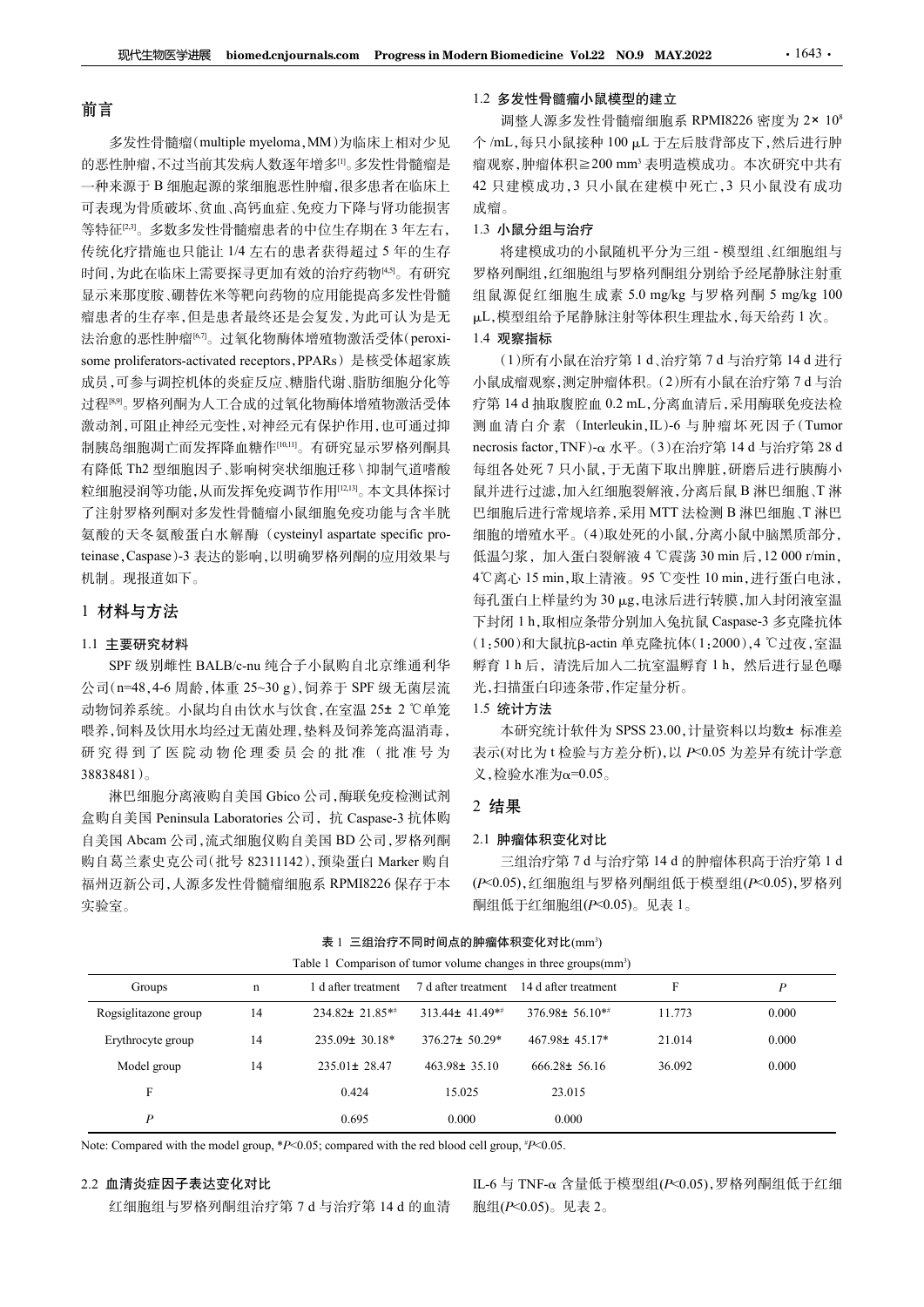### 表 2 三组治疗不同时间点的血清炎症因子表达变化对比(pg/mL)

|  | ble2 Comparison of serum inflammatory factor expression in three groups at different time points $(pg/mL)$ |  |  |  |  |  |
|--|------------------------------------------------------------------------------------------------------------|--|--|--|--|--|
|  |                                                                                                            |  |  |  |  |  |

| $\cdot$ 1644 $\cdot$<br>现代生物医学进展                                                               |                 | biomed.cnjournals.com Progress in Modern Biomedicine Vol.22 NO.9 MAY.2022                                                              |                       |                     |                                     |
|------------------------------------------------------------------------------------------------|-----------------|----------------------------------------------------------------------------------------------------------------------------------------|-----------------------|---------------------|-------------------------------------|
|                                                                                                |                 |                                                                                                                                        |                       |                     |                                     |
|                                                                                                |                 | 表 2 三组治疗不同时间点的血清炎症因子表达变化对比(pg/mL)                                                                                                      |                       |                     |                                     |
|                                                                                                |                 | Table2 Comparison of serum inflammatory factor expression in three groups at different time points(pg/mL)                              |                       |                     |                                     |
| Groups                                                                                         | $\mathbf n$     |                                                                                                                                        | $IL-6$                |                     | TNF- $\alpha$                       |
|                                                                                                |                 | 7 d after treatment                                                                                                                    | 14 d after treatment  | 7 d after treatment | 14 d after treatment                |
| Rogsiglitazone group                                                                           | 14              | 41.98± $2.87**$                                                                                                                        | $36.87 \pm 3.15**$    | 23.76± 3.28**       | 18.77± 2.57* <sup>*</sup>           |
| Erythrocyte group                                                                              | 14              | 78.22± 6.93*                                                                                                                           | $56.87 \pm 9.18*$     | $56.88 \pm 4.19*$   | $39.26 \pm 7.81*$                   |
| Model group                                                                                    | 14              | $246.15 \pm 21.58$                                                                                                                     | 246.47± 18.48         | 113.87± 12.49       | $113.35 \pm 14.20$                  |
| $\mathbf F$                                                                                    |                 | 29.013                                                                                                                                 | 31.842                | 13.855              | 15.002                              |
| $\boldsymbol{P}$                                                                               |                 | 0.000                                                                                                                                  | 0.000                 | 0.000               | 0.000                               |
| Note: Compared with the model group, *P<0.05; compared with the red blood cell group, *P<0.05. |                 |                                                                                                                                        |                       |                     |                                     |
| 2.3 B 淋巴细胞、T 淋巴细胞比例对比                                                                          |                 |                                                                                                                                        |                       |                     | B 淋巴细胞、T 淋巴细胞比例对高于模型组(P<0.05), 罗格列酮 |
|                                                                                                |                 | 红细胞组与罗格列酮组治疗第14d与治疗第28d的脾脏                                                                                                             | 组高于红细胞组(P<0.05)。见表 3。 |                     |                                     |
|                                                                                                |                 |                                                                                                                                        |                       |                     |                                     |
|                                                                                                |                 | 表 3 三组治疗不同时间点的脾脏 B 淋巴细胞、T 淋巴细胞比例对比(%)<br>Table 3 Comparison of spleen B lymphocytes and T lymphocytes at different treatment points(%) |                       |                     |                                     |
|                                                                                                |                 |                                                                                                                                        |                       |                     |                                     |
| Groups                                                                                         | $\mathbf n$     |                                                                                                                                        | <b>B</b> lymphocytes  |                     | T lymphocytes                       |
|                                                                                                |                 | 7 d after treatment                                                                                                                    | 14 d after treatment  | 7 d after treatment | 14 d after treatment                |
| Rogsiglitazone group                                                                           | $7\phantom{.0}$ | $17.21 \pm 3.28$ **                                                                                                                    | $21.58 \pm 2.18**$    | $21.76 \pm 4.38**$  | $27.83 \pm 4.19**$                  |
| Erythrocyte group                                                                              | $\tau$          | 13.87± 2.66*                                                                                                                           | 18.76± 3.17*          | 17.88± 3.28*        | 24.09± 6.88*                        |
|                                                                                                | $7\phantom{.0}$ | $8.88 \pm 0.38$                                                                                                                        | $8.89 \pm 0.44$       | $10.02 \pm 1.58$    | $10.11 \pm 1.57$                    |
| Model group                                                                                    |                 |                                                                                                                                        |                       |                     |                                     |

|                                                                                                      |                 |                                                                                                                                                          | $IL-6$                | TNF- $\alpha$       |                                        |  |
|------------------------------------------------------------------------------------------------------|-----------------|----------------------------------------------------------------------------------------------------------------------------------------------------------|-----------------------|---------------------|----------------------------------------|--|
| Groups                                                                                               | $\mathbf n$     | 7 d after treatment                                                                                                                                      | 14 d after treatment  | 7 d after treatment | 14 d after treatment                   |  |
| Rogsiglitazone group                                                                                 | 14              | 41.98± 2.87**                                                                                                                                            | 36.87± 3.15**         | 23.76± 3.28**       | 18.77± 2.57**                          |  |
| Erythrocyte group                                                                                    | 14              | 78.22± 6.93*                                                                                                                                             | 56.87± 9.18*          | 56.88± 4.19*        | 39.26± 7.81*                           |  |
| Model group                                                                                          | 14              | 246.15± 21.58                                                                                                                                            | 246.47± 18.48         | 113.87± 12.49       | 113.35± 14.20                          |  |
| F                                                                                                    |                 | 29.013                                                                                                                                                   | 31.842                | 13.855              | 15.002                                 |  |
| $\boldsymbol{P}$                                                                                     |                 | 0.000                                                                                                                                                    | 0.000                 | 0.000               | 0.000                                  |  |
| Note: Compared with the model group, $*P<0.05$ ; compared with the red blood cell group, $*P<0.05$ . |                 |                                                                                                                                                          |                       |                     |                                        |  |
| 2.3 B 淋巴细胞、T 淋巴细胞比例对比                                                                                |                 |                                                                                                                                                          |                       |                     | B 淋巴细胞、T 淋巴细胞比例对高于模型组(P<0.05), 罗格列酮    |  |
| 红细胞组与罗格列酮组治疗第14d与治疗第28d的脾脏                                                                           |                 |                                                                                                                                                          | 组高于红细胞组(P<0.05)。见表 3。 |                     |                                        |  |
|                                                                                                      |                 | 表 3 三组治疗不同时间点的脾脏 B 淋巴细胞、T 淋巴细胞比例对比(%)                                                                                                                    |                       |                     |                                        |  |
|                                                                                                      |                 | Table 3 Comparison of spleen B lymphocytes and T lymphocytes at different treatment points(%)                                                            |                       |                     |                                        |  |
|                                                                                                      |                 |                                                                                                                                                          | <b>B</b> lymphocytes  |                     | T lymphocytes                          |  |
| Groups                                                                                               | $\mathbf n$     | 7 d after treatment                                                                                                                                      | 14 d after treatment  | 7 d after treatment | 14 d after treatment                   |  |
| Rogsiglitazone group                                                                                 | $7\phantom{.0}$ | $17.21 \pm 3.28**$                                                                                                                                       | $21.58 \pm 2.18**$    | $21.76 \pm 4.38**$  | $27.83 \pm 4.19**$                     |  |
| Erythrocyte group                                                                                    | 7               | 13.87± 2.66*                                                                                                                                             | 18.76± 3.17*          | $17.88 \pm 3.28*$   | 24.09± 6.88*                           |  |
| Model group                                                                                          | 7               | $8.88 \pm 0.38$                                                                                                                                          | $8.89 \pm 0.44$       | $10.02 \pm 1.58$    | $10.11 \pm 1.57$                       |  |
|                                                                                                      |                 | 9.813                                                                                                                                                    | 13.853                | 11.095              | 15.772                                 |  |
| $\mathbf{F}$                                                                                         |                 |                                                                                                                                                          |                       |                     |                                        |  |
| $\boldsymbol{P}$                                                                                     |                 | 0.000                                                                                                                                                    | 0.000                 | 0.000               | 0.000                                  |  |
| Note: Compared with the model group, *P<0.05; compared with the red blood cell group, *P<0.05.       |                 |                                                                                                                                                          |                       |                     |                                        |  |
| 2.4 Caspase-3 蛋白表达水平对比                                                                               |                 |                                                                                                                                                          |                       |                     | 质 Caspase-3 蛋白表达水平低于模型组(P<0.05),罗格列酮组低 |  |
| 红细胞组与罗格列酮组治疗第14d与治疗第28d的脑黑                                                                           |                 |                                                                                                                                                          | 于红细胞组(P<0.05)。见表 4。   |                     |                                        |  |
|                                                                                                      |                 |                                                                                                                                                          |                       |                     |                                        |  |
|                                                                                                      |                 | 表 4 三组治疗不同时间点的脑黑质 Caspase-3 蛋白表达水平对比<br>Table 4 Comparison of cerebral melanCaspase-3 protein expression levels in three groups at different time points |                       |                     |                                        |  |
| Groups                                                                                               |                 | $\mathbf n$                                                                                                                                              | 14 d after treatment  |                     | 28 d after treatment                   |  |
| Rogsiglitazone group                                                                                 |                 | $\tau$                                                                                                                                                   | $3.87\pm 0.44**$      |                     | $2.53 \pm 0.33**$                      |  |
| Erythrocyte group                                                                                    |                 | $\tau$                                                                                                                                                   | $7.92 \pm 1.22$ *     |                     | $5.82 \pm 0.73*$                       |  |
| Model group                                                                                          |                 | $\tau$                                                                                                                                                   | $17.25 \pm 2.91$      |                     | $17.33 \pm 1.57$                       |  |
| $\mathbf F$                                                                                          |                 |                                                                                                                                                          | 31.842                |                     | 38.757                                 |  |

# 表 4 三组治疗不同时间点的脑黑质 Caspase-3 蛋白表达水平对比

| Lable 4 Comparison of cerebral melanCaspase-3 protein expression levels in three groups at different time points |  |  |  |  |  |
|------------------------------------------------------------------------------------------------------------------|--|--|--|--|--|
|                                                                                                                  |  |  |  |  |  |

| <b>SHOUPS</b>                                                                                                |                 | 7 d after treatment                                                                                              | 14 d after treatment             | 7 d after treatment       | 14 d after treatment                   |  |  |
|--------------------------------------------------------------------------------------------------------------|-----------------|------------------------------------------------------------------------------------------------------------------|----------------------------------|---------------------------|----------------------------------------|--|--|
| Rogsiglitazone group                                                                                         | $7\phantom{.0}$ | $17.21 \pm 3.28**$                                                                                               | $21.58 \pm 2.18**$               | $21.76 \pm 4.38**$        | $27.83 \pm 4.19**$                     |  |  |
| Erythrocyte group                                                                                            | $\tau$          | $13.87 \pm 2.66*$                                                                                                | $18.76 \pm 3.17*$                | 17.88± 3.28*              | 24.09± 6.88*                           |  |  |
| Model group                                                                                                  | $\tau$          | $8.88 \pm 0.38$                                                                                                  | $8.89 \pm 0.44$                  | $10.02 \pm 1.58$          | $10.11 \pm 1.57$                       |  |  |
| F                                                                                                            |                 | 9.813                                                                                                            | 13.853                           | 11.095                    | 15.772                                 |  |  |
| $\boldsymbol{P}$                                                                                             |                 | 0.000                                                                                                            | 0.000                            | 0.000                     | 0.000                                  |  |  |
| Note: Compared with the model group, $*P<0.05$ ; compared with the red blood cell group, $*P<0.05$ .         |                 |                                                                                                                  |                                  |                           |                                        |  |  |
|                                                                                                              |                 |                                                                                                                  |                                  |                           |                                        |  |  |
| 2.4 Caspase-3 蛋白表达水平对比<br>红细胞组与罗格列酮组治疗第14d与治疗第28d的脑黑                                                         |                 |                                                                                                                  | 于红细胞组(P<0.05)。见表 4。              |                           | 质 Caspase-3 蛋白表达水平低于模型组(P<0.05),罗格列酮组低 |  |  |
|                                                                                                              |                 |                                                                                                                  |                                  |                           |                                        |  |  |
|                                                                                                              |                 | 表 4 三组治疗不同时间点的脑黑质 Caspase-3 蛋白表达水平对比                                                                             |                                  |                           |                                        |  |  |
|                                                                                                              |                 | Table 4 Comparison of cerebral melanCaspase-3 protein expression levels in three groups at different time points |                                  |                           |                                        |  |  |
| Groups                                                                                                       |                 | $\mathbf n$                                                                                                      | 14 d after treatment             |                           | 28 d after treatment                   |  |  |
| Rogsiglitazone group                                                                                         |                 | $7\phantom{.0}$                                                                                                  | $3.87\pm 0.44**$                 |                           | $2.53 \pm 0.33**$                      |  |  |
| Erythrocyte group                                                                                            |                 | 7                                                                                                                | $7.92 \pm 1.22$ *                |                           | $5.82 \pm 0.73*$                       |  |  |
| Model group                                                                                                  |                 | $\tau$                                                                                                           | $17.25 \pm 2.91$                 |                           | $17.33 \pm 1.57$                       |  |  |
| F                                                                                                            |                 |                                                                                                                  | 31.842                           |                           | 38.757                                 |  |  |
| $\boldsymbol{P}$                                                                                             |                 |                                                                                                                  | 0.000                            |                           | 0.000                                  |  |  |
| Note: Compared with the model group, *P<0.05; compared with the red blood cell group, $\frac{n}{2}$ P <0.05. |                 |                                                                                                                  |                                  |                           |                                        |  |  |
|                                                                                                              |                 |                                                                                                                  |                                  |                           | 重要价值。随着多发性骨髓瘤发病机制研究的进展与靶向药物            |  |  |
| 3 讨论                                                                                                         |                 |                                                                                                                  |                                  |                           | 研究的进展,当前针对多发性骨髓瘤的靶向治疗药物也逐渐增            |  |  |
| 多发性骨髓瘤是浆细胞克隆样增生的恶性肿瘤,也为血液                                                                                    |                 |                                                                                                                  | 多[18]。但是由于人体试验所涉及的医学伦理问题,因此构建多   |                           |                                        |  |  |
| 系统的常见恶性肿瘤[14]。该病多发生于中老年人,男性发病率                                                                               |                 |                                                                                                                  |                                  | 发性骨髓瘤小鼠模型并进行药物试验分析具有重要价值。 |                                        |  |  |
| 高于女性,多伴随有多种临床症状,在临床上不能根除治愈,使                                                                                 |                 |                                                                                                                  |                                  |                           | 过氧化物酶体增殖物激活受体是一类核激素受体,在上皮              |  |  |
| 得患者的预后比较差吗。当前对于多发性骨髓瘤的治疗方法主                                                                                  |                 |                                                                                                                  |                                  |                           | 细胞、内皮细胞气道平滑肌细胞均可表达,其被激活后可发挥            |  |  |
| 要包括化疗、造血干细胞移植等,但是治疗的有效率在50.0%                                                                                |                 |                                                                                                                  | 相应的生理性效应[19,20]。罗格列酮可以可增加2型糖尿病小鼠 |                           |                                        |  |  |
|                                                                                                              |                 |                                                                                                                  |                                  |                           | 脂肪细胞线粒体 DNA 含量,升高淋巴细胞线粒体膜电位,上调         |  |  |
| 左右,完全缓解率低于20.0%[16,17]。因此,亟待寻找能够有效治<br>疗多发性骨髓瘤的重要方法与药物,对于改善患者的预后具有                                           |                 |                                                                                                                  |                                  |                           | 琥珀酸脱氢酶、ATP 合酶的蛋白表达水平[2];其也可增加脂肪        |  |  |

# 3 讨论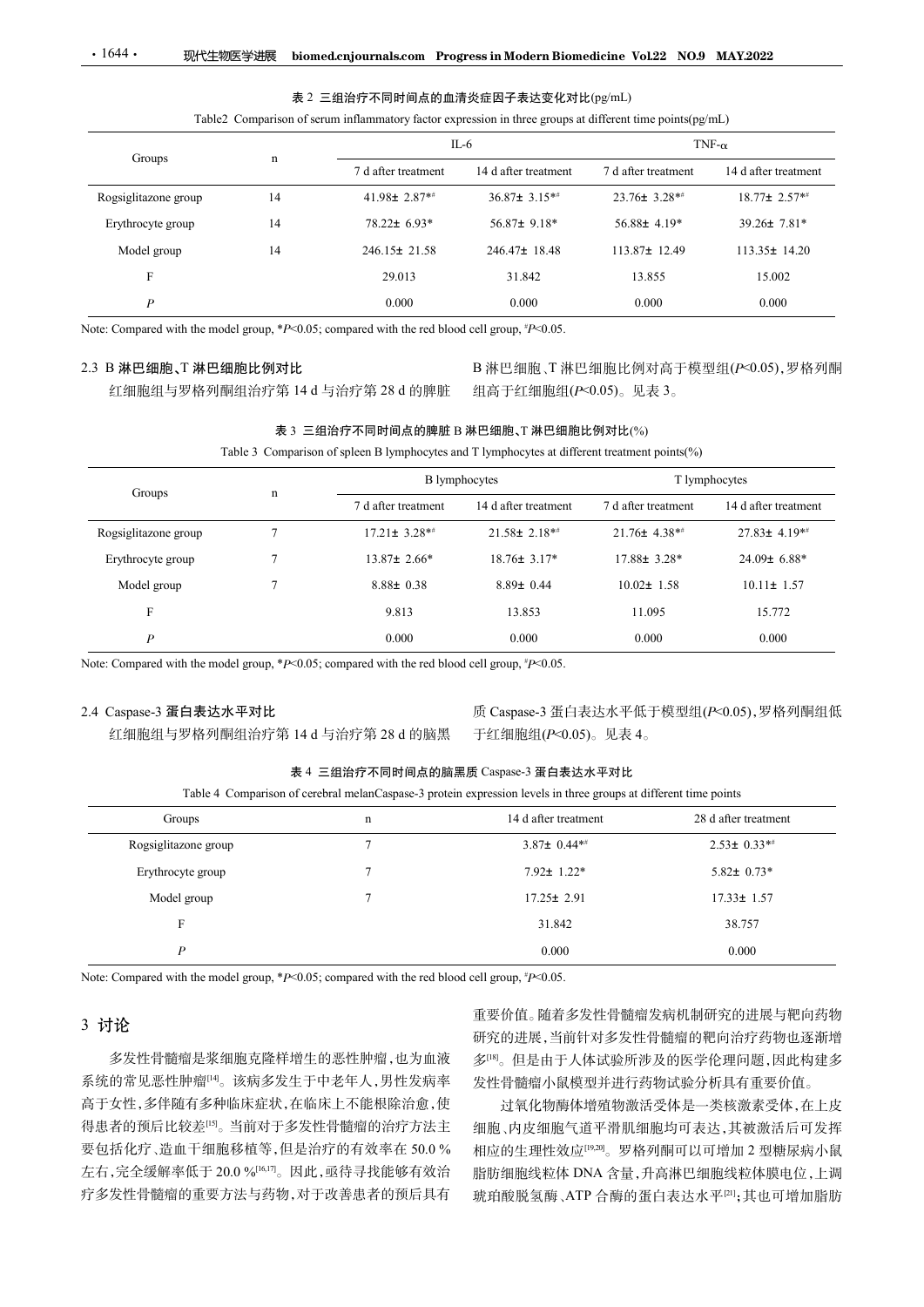细胞线粒体含量,降低气道高反应性,调节线粒体生物合成,从 现代生物医学进展 biomed.cnjournals.com Progress in Modern Biomedicine Vol.22 NO.9 MAY.2022 <br>细胞线粒体含量,降低气道高反应性,调节线粒体生物合成,从 胞免疫功能,抑制脑黑质 Caspase-3 的表达,也能促进小鼠体重<br>而有利于发挥抑癌作用<sup>[2]</sup>。本研究显示三组治疗第 7 d 与治疗 恢复,抑制炎症因子 <sup>第</sup> 14 d 的肿瘤体积高于治疗第 1 d,红细胞组与罗格列酮组低 于模型组(P<0.05),罗格列酮组低于红细胞组(P<0.05);红细胞 [1] Cohen AD, Raje N, Fowler JA, et al. How to Train Your T Cells: **现代生物医学进展 biomed.cnjournals.com Progress in Modern Biomedicine Vol.22 NO.9 MAY.2022 1999 · 1645 · 1649<br>细胞线粒体含量,降低气道高反应性,调节线粒体生物合成,从 胞免疫功能,抑制脑黑质 Caspase-3 的表达,也能促进小鼠体重而有利于发挥抑癌作用。。本研究 1d、有限 - 使复,抑制炎症因子的表达。<br>第 14 d的肿瘤体积高于治疗第** TNF- $\alpha$  含量低于模型组 (P<0.05), 罗格列酮组低于红细胞组 Cancer Res, 2020, 26(7): 1541-1554<br>(P<0.05) 丰田注射罗格列酮右名发性骨髓疱小鼠的应用能很 [2] Di L, Huang K, Kesayan T, et al. Multiple myeloma presenting as an 进体重恢复,抑制炎症因子的表达。多发性骨髓瘤患者的 IL-6 miramequiary spinal cord tumor: a case rep<br>- F. T. T. 方方言为此以及方向的发达和力仍恢示严格的 mirature[J]. J Med Case Rep, 2020, 14(1): 189 与 TNF-琢 存在高表达状况,在疾病发作过程中发挥重要作用。 相关研究显示:骨髓瘤细胞自身可以分泌 IL-6 与 TNF-α, 而分<br>nervous system relapse[J]. Haematologica, 2020, 105(7): 1780-1790 泌的 IL-6 与 TNF-α 又可以促进骨髓瘤细胞增殖, 从而形成恶 [4] Bhardwai N, Parekh S, Di Giuliano F, Radiological imaging in 过损伤血管内皮细胞,促进血管平滑肌细胞增殖,促进巨噬细 2020,62(8):905-923 **现代生物医学健康 biomed.cn/ournals.com** Progress in Modern Biomedicine Vo122 NO9 MAY2022 - 1645 · 1645 · 1442<br>细胞线粒体含量,降低气道高反应性,调节装粒体生物合成,从 胞免疫功能,抑制障膜质 Caspase-3 的表达,也能促进小鼠体重型、有子型组成性的高度,在同时,应用的时间,对象对象对象对象对象对象对象对象对象对象对象对象对象对象对象对象 NF-KB 的活性,从而可以抑制骨髓瘤细胞的生长,与本研究结 2020, 13(1): 82-88 果一致。

延长患者的生存时间,但是其存在耐药率高、治疗费用高、并发 Future Directions[J]. Neuroradiology, 2020, 11(16): 501-507 症多等问题,使得患者的复发率也比较高。同时化疗对多发性 [7] Chakraborty R, Majhail NS. Treatment and disease-related 细胞、T 淋巴细胞比例下降,也不利于患者预后康复[26]。免疫系 成部分,能够迅速与入侵病原体反应,利用树突状细胞、NK 细 胞、主要包括巨噬细胞、γδT 细胞和相关免疫分子等清除入侵 [9] Ferreira B, Caetano J, Barahona F, et al. Liquid biopsies for multiple  $\begin{tabular}{ll} \text{$24.10$} & \text{line} & \text{line} & \text{line} & \text{line} & \text{line} & \text{line} & \text{line} & \text{line} & \text{line} & \text{line} & \text{line} & \text{line} & \text{line} & \text{line} & \text{line} & \text{line} & \text{line} & \text{line} & \text{line} & \text{line} & \text{line} & \text{line} & \text{line} & \text{line} & \text{line} & \text{line} & \text{line} & \text{line} & \text{line} & \text{line} & \text{line} & \text{line} & \text{line} & \text$ 组与罗格列酮组的脾脏 B 淋巴细胞、T 淋巴细胞比例对高于模 98(4): 513-525 型组,罗格列酮组高于红细胞组(P<0.05),表明注射罗格列酮在 [10] An S, Kim G, Kim HJ, et al. Discovery and Structure-Activity 力,提高机体的免疫调节能力,与本研究结论一致。另外,结合 alay skin (1998) And Hemato, 2020, Scar and Hemato, The Scalar Scale And Hemato, The Scale And Hemato, The Scale And Hemato, The Scale Content of The Scale Content of The Scale Content of The Scale (Kinner Scale Content 线粒体生物合成的关键因子,可抑制气道黏液分泌,还可对外 研究[D]. 天津医科大学, 2019 周血中的淋巴细胞产生调控作用,从而可改善多发性骨髓瘤小 [12] Baselet B, Driesen RB, Coninx E, et al. Rosiglitazone Protects 鼠的免疫功能。 sing : http://indepthat/indepthat/indepthat/indepthat/indepthat/indepthat/indepthat/indepthat/indepthat/indepthat/indepthat/indepthat/indepthat/indepthat/indepthat/indepthat/indepthat/indepthat/indepthat/indepthat/indept

目前对多发性骨髓瘤的治疗仅限于对症和神经保护性治<br>日息很难共传给资格应、只长期它用个文化、系列并给启用[13] KCS, Kakoty V, Marathe S, et al. Exploring the Neuroprotective 凋亡的发生必然成为治疗多发性骨髓瘤的重要手段。本研究显 The Equipment Application of the Caspase-3 蛋白表达水平低于模型组( $P<0.05$ ),罗格列酮组低于
prognosis thanks timely and effective treatment [J]. Dtsch Med
prognosis thanks timely and effective treatment [J]. Dtsch Med 红细胞组(P<0.05),表明注射罗格列酮在多发性骨髓瘤小鼠的 Wochenschr. 2020, 145(12); 799 应用能抑制凋亡。相关研究显示罗格列酮可通过减少小胶质细 [15] Wudhikarn K, Wills B, Lesokhin AM. Monoclonal antibodies in 能神经元变性丢失,改善机体的运动功能<sup>[32]</sup>。同时罗格列酮可 of action[J]. Best Pract Res Clin Haematol, 2020, 33(1): 101143 通过抑制神经元凋亡,减轻黑质多巴胺能神经元丢失,刺激导 [16] Rasche L, Hudecek M, Einsele H. What is the future of 致线粒体细胞色素 C 释放, Caspase-3 的活化又诱发凋亡过程[33]。 本研究也存在一定的不足,没有进行细胞学分析,设置的组别 比较少,没有进行剂量学分析,将在后续研究中探讨。

胞免疫功能,抑制脑黑质 Caspase-3 的表达,也能促进小鼠体重 恢复,抑制炎症因子的表达。

## 参 考 文 献(References)

- **EXECTE AD, FOREX AD, CONOR ANY.2022**<br>
[1] Cohen AD, Raje N, Fowler JA, et al. How to Train Your T Cells:<br>
(11) Cohen AD, Raje N, Fowler JA, et al. How to Train Your T Cells:<br>
Overcoming Immune Dysfunction in Multiple My
- (P<0.05), 表明注射罗格列酮在多发性骨髓瘤小鼠的应用能促 [2] Di L, Huang K, Kesayan I, et al. Multiple myeloma presenting as an<br>进化贡称复 如制炎疗用乙的志汁,多发性骨髓瘤患者的 IL 6 [1] intramedullary spinal cord tumor: a case report and review of the **Example 2012 NO.9 MAY.2022**<br>
<br>
• 1645<br>
• 疫功能,抑制脑黑质 Caspase-3 的表达, 也能促进小鼠体重<br>
• 参考文 献(References)<br>
Cohen AD, Raje N, Fowler JA, et al. How to Train Your T Cells:<br>
Overcoming Immune Dysfunction in Multiple Myeloma [J]. Cli **Example Folomical Volume Volume Volume Volume Volume Volume Volume Volume Volume Volume Volume Volume Volume V<br>
Capace 7 (7): 1541-1554<br>
Cohen AD, Raje N, Fowler JA, et al. How to Train Your T Cells:<br>
Overcoming Immune** [2] Di L, Huang K, Kesayan T, et al. Multiple myeloma presenting as an iomedicine Vol.22 NO.9 MAY.2022 1645.<br><br>疫功能,抑制脑黑质 Caspase-3 的表达,也能促进小鼠体重,<br><br>.,抑制炎症因子的表达。<br> $\frac{1}{2} \frac{1}{2}$   $\frac{1}{2}$   $\frac{1}{2}$   $\frac{1}{2}$   $\frac{1}{2}$   $\frac{1}{2}$   $\frac{1}{2}$   $\frac{1}{2}$   $\frac{1}{2}$   $\frac{1}{2}$   $\frac{1}{2}$   $\frac{1}{2}$   $\frac{1}{$ **liomedicine Vol.22 NO.9 MAY.2022** · 1645 ·<br><br>疫功能,抑制腕黑质 Caspase-3 的表达, 也能促进小鼠体重,<br>,抑制炎症因子的表达。<br> **参 考 文 献**(References)<br>
Cohen AD, Raje N, Fowler JA, et al. How to Train Your T Cells:<br>
Overcoming Immune Dysfunction in Multipl
	-
- 性循环,且炎症反应时巨噬细胞分泌的 IL-6 与 TNF-α 能够通 multiple myeloma: review of the state-of-the-art [J]. Clin Cancer Res, **Exam Biomedicine Vol.22 NO.9 MAY.2022**<br>
1645 •<br>
胞免疫功能,抑制脑黑质 Caspase-3 的表达,也能促进小鼠体重<br>
恢复,抑制炎症因子的表达。<br>  $\hat{\mathscr{B}} \times \hat{\mathbf{x}}$  (References)<br>
[1] Cohen AD, Raje N, Fowler JA, et al. How to Train Your T Cells:<br>
Overcoming Immu nervous system relapse[J]. Haematologica, 2020, 105(7): 1780-1790 **EVALUAT:** Highly Form **Biomedicine Vol.22 NO.9 MAY.2022** 1645<br> **胞免疫功能, 抑制脑黑质 Caspase-3 的表达, 也能促进小鼠体重**<br>
夜复, 抑制炎症因子的 参考文 献(References)<br>
[1] Cohen AD, Raje N, Fowler JA, et al. How to Train Your T Cells:<br>
Overcoming Im **iomedicine Vol.22 NO.9 MAY.2022** • 1645 • 1645 • 1645 • 1645 • 1645 • 1645 • 1645 • 1645 • 1645 • 1645 • 1645 • 1645 • 1645 • 1645 • 1645 • 1645 • 1645 • 1645 • 1645 • 1645 • 1645 • 1645 • 1645 • 1645 • 1645 • 1645 • 16 **Example 19:22 NO.9 MAY.2022** 1645<br>
2.疫功能.抑制腕黑质 Caspase-3 的表达.也能促进小鼠体重<br>
2.抑制炎症因子的表达.<br>
2.神制炎症因子的表达.<br>
2.神制炎症因子、大量、<br>
2. 中心の<br>
2. 中心の 2. 中心の 2. 中心の 2. 中心<br>
2. Overcoming Immune Dysfunction in Multiple Myeloma [J]. Clin<br>
2. Ove [5] Burgos L, Puig N, Cedena M T, et al. Measurable residual disease in multiple myeloma: ready for clinical practice? [J]. Br J Haematol, 2020, 13(1): 82-88 [6] Caraccion C, Caraccio C, Caraccion C, Caraccion C, Caraccion C, Caraccion C, Caraccionis Immuno Dysfunction in Multiple Myeloma [J]. Clin Cherences (1) Cohen AD, Raje N, Fowler JA, et al. How to Train Your T Cells:<br>
O
- 示: 注射罗格列酮可以抑制 IL-6 与 TNF-α 的分泌, 还可抑制 multiple myeloma: ready for clinical practice? [J]. Br J Haematol,
	- 当前化疗是治疗多发性骨髓瘤最基本的方法之一,能稍微
- 骨髓瘤患者的免疫功能有一定的负面影响,可导致脾脏 B 淋巴 complications in multiple myeloma: Implications for survivorship[J].<br>如胸 天洪巴匈胸以例下降, 也不利于患者预后唐复函,免疫系 Am J Hematol, 2020, 95(6): 672-690 *: Ji*(h) 市 - Th) - Th) - Th) - Th) - The Myeloma: The Myeloma: The Myeloma (*D*). Cohen AD, Raje N, Fowler JA, et al. How to Train Your T Cells:<br>
Overcoming Immune Dysfunction in Multiple Myeloma [J]. Clin<br>
Overcoming EXERT THE THE THE RESEASE CREASE CONDITION CONDITION CONDITION CONDITION CONDITIONS (4.1 THE PEACE AND SOCIETY AND MANUST CONDITION CONDITION CONDITION CONDITION CONDITION CONDITION (D. C. III) L, Huang K, Kesayan T, et a [7] Cohen AD, Raje X at Fitly  $\mathcal{R}_2$  and  $\mathcal{R}_2$  and  $\mathcal{R}_3$  conter IA, et al. How to Train Your T Cells:<br>Overcoming Immune Dysfunction in Multiple Myeloma [J]. Clin<br>Cancer Res, 2020, 26(7): 1541-1554<br>[2] Di L, Hua **EXAMUATE ANTITUS CONDOM THE CONDOM THE CONDOM CONDOM THE NOT CONDOM CONDOM CONDUCT AND AND CALCLET CONDOM CONDUCT CONDUCT CONDUCT CONDUCT CONDUCT CONDUCT THE CONDUCT CONDUCT THE UNIT CONDUCT CONDUCT THE UNIT CONDUCT CONDU** Cohen AD, Raje N, Fowler JA, et al. How to Train Your T Cells:<br>Overcoming Immune Dysfunction in Multiple Myeloma [J]. Clin<br>Cancer Res, 2020, 26(7): 1541-1554<br>
Cancer Res, 2020, 26(7): 1541-1554<br>
in L, Huang K, Kesayan T, e Overcoming limnune Dystiunction in Multiple Myeloma [J]. Clin<br>
Cancer Res, 2020, 26(7): 1541-1554<br>
Di L, Huang K, Kesayan T, et al. Multiple myeloma presenting as an<br>
intramedullary spinal cord tumor: a case report and rev Cancer Res, 2020, 20(7): 1541-1554<br>
in L, Huang K, Kesayan T, et al. Multiple myeloma presenting as an<br>
intramedullary spinal cord tumor: a case report and review of the<br>
literature[J]. J Med Case Rep, 2020, 14(1): 189<br>
Eg intramedullary spinal cord tumor: a case report and review of the<br>
literature[J]. J Mod Case Rep. 2020, 14(1): 189<br>
Fgan PA, Elder PT, Deighan WI, et al. Multiple myeloma with central<br>
nervous system relapse[J]. Haematolog
- 统是机体重要的防御系统,其中细胞免疫为免疫系统的主要组<br>- https://www.community.community.community.community.community.community.community.community.community.commun<br>- https://www.community.community.community.community.community.community.communit 1194-1209
	-
- 多发性骨髓瘤小鼠的应用能改善小鼠的免疫功能。相关研究 Relationships of Novel Template, Truncated 1'-Homologated <sup>[28,29</sup>也显示罗格列酮能增强多发性骨髓瘤机体巨噬细胞吞噬能 Adenosine Derivatives as Pure Dual PPARy/o Modulators [J]. J Med Iterature[J]. J Med Case Rep, 2020, 14(1): 189<br>
igan PA, Elder PT, Deighan WI, et al. Multiple myeloma with central<br>
igan PA, Elder PT, Deighan WI, et al. Multiple myeloma information<br>
Bhardwaj N, Parekh S, Di Giuliano F. igan PA, Elder PT, Deighan WI, et al. Multiple myeloma with central<br>nervous system relapse[J]. Hacmatologica, 2020, 105(7): 1780-1790<br>Bhardwaj N, Parckh S, Di Giuliano F. Radiological imaging in<br>multiple myeloma: review of nervous system relapse[J]. Haematologica, 2020, 105(7): 1780-1790<br>
[4] Bhardwaj N, Parekh S, Di Giuliano F. Radiological imaging in<br>
multiple myeloma: review of the state-of-the-art [J]. Clin Caneer Res,<br>
2020, 62(8): 905 Bhardwal N, Parekh S, Di Giuliano F. Radiological imaging in<br>
multiple myeloma: review of the state-of-the-art [J]. Clin Caneer Res,<br>
2020, 62(8): 905-923<br>
3urgos L, Puig N, Cedena M T, et al. Measurable residual disease multiple myeloma: revevor the state-of-the-art [J]. Clin Cancer Res,<br>2020, 62(8): 905-923<br>2010, 62(8): 905-923<br>2010, 13(1): 82-88<br>multiple myeloma: ready for clinical practice? [J]. Br J Haematol,<br>2020, 13(1): 82-88<br>Carac 2020, 62(8): 905-923<br>
manyas L, Puig N, Cedena M T, et al. Measurable residual disease in<br>
multiple myelona: ready for clinical practice? [J]. Br J Haematol,<br>
2020, 13(1): 82-88<br>
Caraccio C, Krishna S, Phillips DJ, et al. multiple myeloma: ready for clinical practice? [J]. Br J Haematol,<br>2020, 13(1): 82-88<br>
Caraccio C, Krishna S, Phillips DJ, et al. Bispecific Antibodies for<br>
Multiple Myeloma: A Review of Targets, Drugs, Clinical Trials, a 2020, 13(1): 82-88<br>
[6] Caraccio C, Krishna S, Phillips DJ, et al. Bispecific Antibodies for<br>
[6] Caraccio C, Krishna S, Phillips DJ, et al. Bispecific Antibodies for<br>
Tuture Directions[J]. Neuroradiology, 2020, 11(16): 5 Caraccio C, Krishna S, Phillips DJ, et al. Bispecific Antibodies for<br>Multiple Myeloma: A Review of Targets, Drags, Clinical Trials, and<br>Future Directions[J]. Neuroradiology, 2020, 11(16): 501-507<br>Chakraborty R, Majhail NS
	- [11] 赵精咪. 谷氨酸兴奋毒性损伤对 PPARγ 表达及活性调节的体内
	-
- 疗,但是很难持续发挥效应,且长期应用会产生一系列并发症。 不过凋亡和多发性骨髓瘤的发病存在着密切的关系,那么抑制 Toteman of Rosgmazone Embedded Nanocarier System on<br>The Mathematic Statement of the Mathematic Streptozotocin Induced Mice Model of Alzheimer's Disease [J]. Multiple Myeloma: A Review of Targets, Drugs, Clinical Trials, and<br>Future Direction[5]]. Neuroradiology, 2020, 11(16: 501-507<br>Chakraborty R. Majhail NS. Treatment and discase-related<br>complications in multiple myeloma: Imp Future Directions[J]. Neuroradiology, 2020, 11(16): 501-507<br>
[7] Chakrabotry R, Majhail NS. Treatment and disease-related<br>
complications in multiple myeloma: Implications for survivorship[J].<br>
Am J Hematol, 2020, 95(6): 6 Chakraborty R, Majhail NS. Treatment and disease-related<br>complications in multiple myeloms: Implications for survivorship[J].<br>Am J Hematol, 2020, 95(6): 672-690<br>The R, Myers DT. Extraosseous multiple myeloma: imaging spec complications in multiple myeloma: Implications for survivorship[J].<br>Am J Hematol, 2020, 95(6): 672-690<br>The R, Myers DT. Extraosseous multiple myeloma: imaging spectrum<br>in the abdomen and pelvis [J]. Abdom Radiol (NY), 20 Am J Hematol, 2020, 95(6): 672-690<br>
in Re abdomen and pelvis [J]. Abdom Radiol (NY), 2021, 46(3):<br>
in the abdomen and pelvis [J]. Abdom Radiol (NY), 2021, 46(3):<br>
1194-1209<br>
Ferreira B, Caetano J, Barahona F, et al. Liqui [8] Cho R, Myers DT. Extraosseous multiple myeloma: imaging spectrum<br>
in the abdomen and pelvis [JJ. Abdom Radiol (NY), 2021, 46(3):<br>
[19] Ferrcira B, Caetano J, Barahona F, et al. Liquid biopsics for multiple<br>
myeloma in n the abdomen and pelvis [J]. Abdom Radiol (NY), 2021, 46(3):<br>1194-1209<br>
Perreira B, Caetano J, Barahona F, et al. Liquid biopsies for multiple<br>
myeloma in a time of precision medicine[J]. J Mol Med (Berl), 2020,<br>
98(4): I194-1209<br>
ererrin B, Caetano J, Barahona F, et al. Liquid biopsies for multiple<br>
errychen B, Caetano J, Barahona F, et al. Liquid biopsies for multiple<br>
98(4): 513-525<br>
An S, Kim G, Kim HJ, et al. Discovery and Structure [9] Ferreira B, Caetano J, Barahona F, et al. Liquid biopsies for multiple<br>myelom in a time of precision medicine[J]. J Mol Med (Berl), 2020,<br>98(4): 513-525<br>[10] An S, Kim G, Kim HJ, et al. Discovery and Structure-Activit myeloma in a time of precision medicine[J]. J Mol Med (Berl), 2020,<br>
98(4): 513-525<br>
An S, Kim G, Kim HJ, et al. Discovery and Structure-Activity<br>
Relationships of Novel Template, Truncated 1'-Homologated<br>
Adenosine Deriv 98(4): 513-525<br>
An S, Kim G, Kim HJ, et al. Discovery and Structure-Activity<br>
An S, Kim G, Kim HJ, et al. Discovery and Structure-Activity<br>
Actionships of Novel Template, Trancated 1'-Homologated<br>
Adenosine Derivatives as [10] An S, Kim G, Kim HJ, et al. Discovery and Structure-Activity<br>
Relationships of Novel Termlate, Trancated 1'-Homologated<br>
Adenosine Derivatives as Pure Dual PPAR-yδ Modulators [J]. J Med<br>
Chem, 2020, 63(24): 16012-16 immunotherapy in multiple myeloma? [J]. Blood, 2020, 136 (22): Chem, 2020, 63(24): 16012-16027<br>
[11] 赵精荣, 谷最殿学高寿PPAR<sub>Y</sub> 表达及活性调节的体内<br>
[17] Richardson Process<br>
Endothelial Cells From Irradiation-Induced Mitochondrial<br>
Dysfunction[J]. Cells, 2020, 11(12): 268<br>
[13] KCS, Kakoty V, Marathe 起精味. 分泉競号信奉性損伤对PPARy 表达及活性调节的体内<br>
Frig: [D]. 夫律医科大学, 2019<br>
Baselet B, Driesen RB, Coninx E, et al. Rosiglitazone Protects<br>
Endothelial Cells From Irradiation-Induced Mitochondrial<br>
Dysfunction[J]. Cells, 2020, 11(12): 268
	-
- 胞释放炎症因子,可以通过抑制凋亡蛋白的表达,减轻多巴胺 multiple myeloma: Current and emerging targets and mechanisms
	- immunotherapy in multiple myeloma? [J]. Blood, 2020, 136 (22): 2491-2497
	- 总之,注射罗格列酮在多发性骨髓瘤小鼠的应用能改善细 vreatment of relapsed/refractory multiple myeloma [J]. Expert Opin